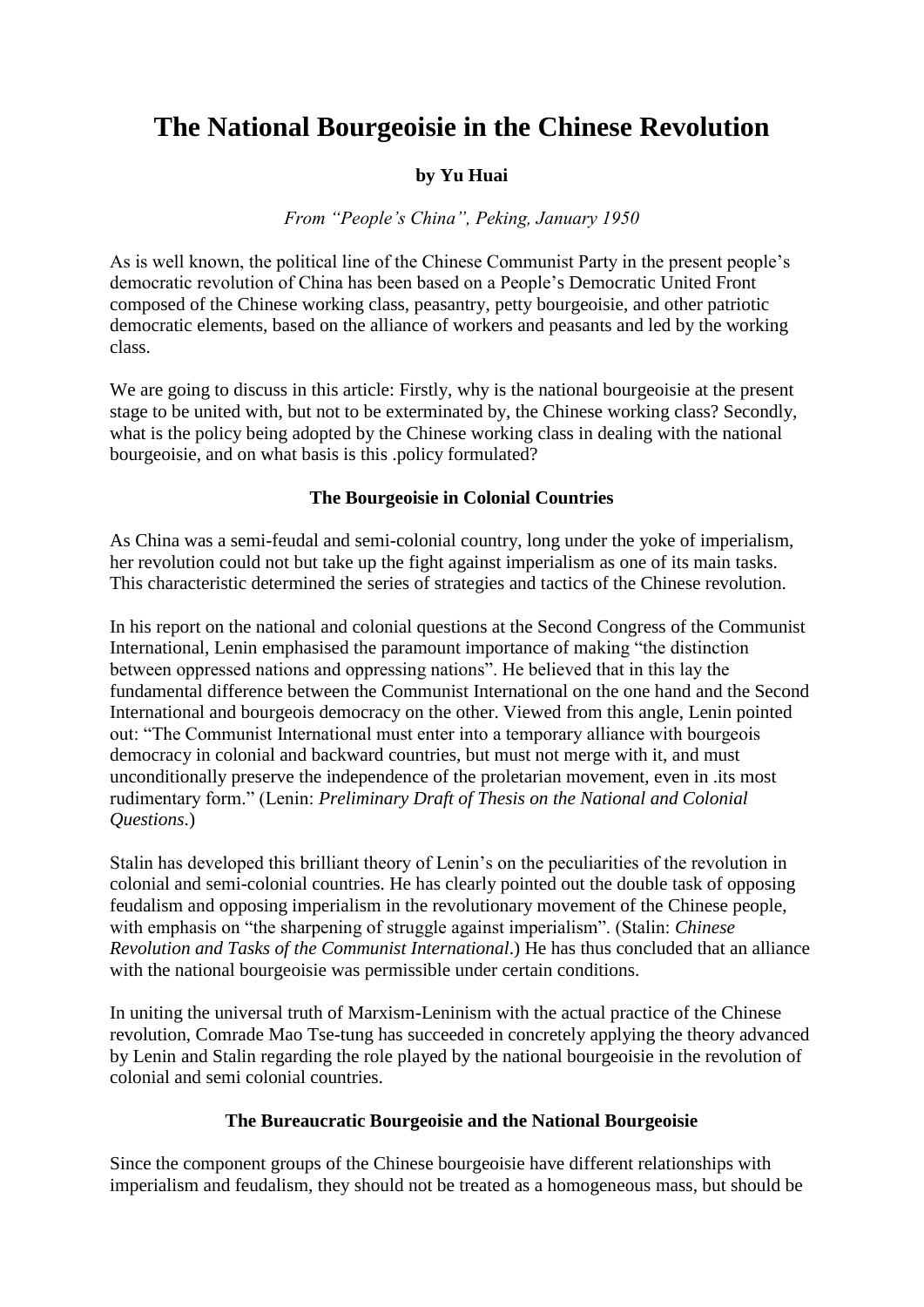differentiated from each other. There are two main groups within the Chinese bourgeoisie, namely the big bourgeoisie and the national bourgeoisie. The economic interests of these two groups are in conflict with one another. They therefore have played different roles in the Chinese people's democratic revolution.

The distinction between the big bourgeoisie and the national bourgeoisie in China was made clear by Comrade Mao Tse-tung, when he wrote in 1939:

"The bourgeoisie is divided into two differ.ent groups. Ono is the big bourgeoisie which is *compradore* in nature, and the other is the national bourgeoisie.

"The *compradore* big bourgeoisie directly serves the imperialistic foreign capitalists, who, in turn support and nurture this class. Hence it is closely related to the semi-feudal elements in the rural districts. Therefore, in the history of the Chinese revolution, the big bourgeoisie has never been a force of the Chinese revolution, but remains its enemy....

"... since the national bourgeoisie is oppressed by imperialism, and restricted by the remaining feudal elements, thus it clashes with imperialism and the remaining feudal elements. In this sense, it is a part of the revolutionary forces. During the history of the Chinese revolution, they have shown their vigour in the struggle against imperialism and the government dominated by bureaucrats and warlords." (Mao Tse-tung: *The Chinese Revolution and the Communist Party of China*.)

Who are the Chinese big bourgeoisie?

"…The Four Big Families – Chiang, Soong, Kung, and Chen – during their twenty years in power have amassed enormous capital worth ten to twenty billion American dollars and have monopolised the economic life-lines of the entire country. This monopoly capital, merged with state power, becomes state-monopoly capitalism. Monopoly capitalism intimately merged with foreign imperialism and the domestic landlord class and old-type rich peasants, becomes *compradore*, feudal, state monopoly capitalism. This is the economic foundation of Chiang Kai-shek's reactionary regime. This state-monopoly capitalism not only oppresses workers and peasants, but also oppresses the petty bourgeoisie and injures the middle bourgeoisie (i.e. the national bourgeoisie – Y.H.). This state-monopoly capitalism reached its highest peak during the anti-Japanese war and after the Japanese surrender. It prepared adequate material conditions for the new democratic revolution. This capital is popularly called bureaucratic capital in China. This bourgeoisie is called the bureaucratic bourgeoisie, i.e. China's big bourgeoisie. Apart from doing away with the special privileges of imperialism in China, the object of the new democratic revolution within the country is to eliminate the exploitation and oppression of the landlord class and the bureaucratic bourgeoisie (the big bourgeoisie)...." (Mao Tse-tung: *Present Situation and our Task*.)

It should be emphasised that without the fulfilment of the task of opposing bureaucratic capitalism, and without the carrying out of its accompanying concrete programme for the confiscation of the property of the big bourgeoisie by the people's State, the content of the Chinese people's democratic revolution could not be considered complete.

The process by which this unique bureaucratic capitalism was expanding under the reactionary Kuomintang regime was the same process by which the Chinese national bourgeoisie was being oppressed and its private enterprises crippled. The bureaucratic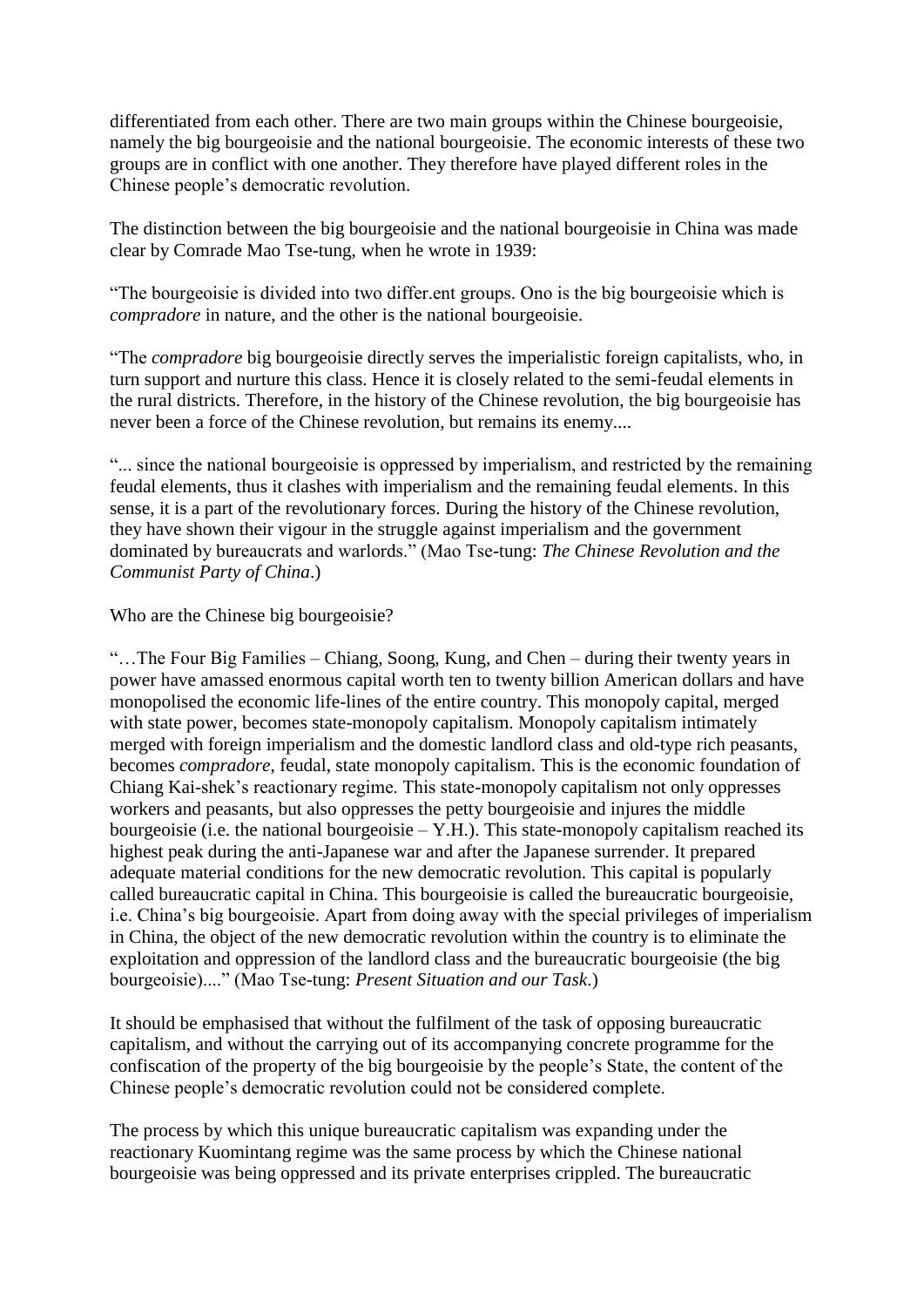capitalists, as represented by the Four Big Families of Chiang, Soong, Kung, and Chen, never developed any industry of their own. They appropriated the property of the labouring people, and in part of the national bourgeoisie, to swell up their ill-gotten capital, chiefly by means of their traitorous collaboration with foreign imperialists, by means of the state apparatus under their control, especially their extensive network of financial organisations, and also by means of an openly predatory policy. During the war against Japanese aggression, the Kuomintang bureaucratic capitalist bloc accelerated this process of plundering and concentration of capital by instituting various war-time economic controls and by permitting a runaway inflation. After the Japanese surrender, this bloc, in the name of "taking over" the properties of the Japanese and their puppets, privately pocketed the assets which originally and rightfully belonged to the Chinese people. In this way, the Japanese imperialist aggressors and their lackeys served no more than as a tool in the conversion of the wealth of the Chinese people, including that of the national bourgeoisie, into the private property of the bureaucratic capitalists, which means, in the end, into the private property of the American imperialists. It is therefore nothing strange that the more the bureaucratic capitalists expanded, the more the national bourgeoisie contracted. Thus, the bureaucratic capitalists became the big bourgeoisie, and the national bourgeoisie assumed the position of the middle bourgeoisie. The former were oppressors and exploiters of the Chinese people, and the latter, while exploiting the Chinese working class, were themselves ruthlessly oppressed by imperialism and its agents, the big bourgeoisie.

Viewed from all these economic factors, it is not difficult to understand the changes in political attitude of the Chinese national bourgeoisie at various historical stages. Although during the period after 1927 and before the Mukden Incident of 1931, it co-operated with the big land-owning class and the big bourgeoisie in opposing the revolution, nevertheless, it has never been in power. That is not all. After the Mukden Incident, which heralded the Japanese imperialists' all-out invasion of China, certain representatives of the national bourgeoisie, prodded by the masses, took an active part in the anti-imperialist movement, at that time directed against the Japanese imperialism. This movement was banned by the Kuomintang which was then in power. After the outbreak of the anti-Japanese war, owing to the intensification of various reactionary political and economic measures, certain representatives of this class sympathised with and even supported, in varying degree, the democratic movement in China.

After the Japanese surrender, the people throughout China all yearned for peace and opposed the impending civil war. This could not but force the Kuomintang government, headed by Chiang Kai-shek, to convene the "Political Consultative Conference" proposed by the Chinese Communist Party. The representatives of the Chinese national bourgeoisie participated in this Conference which had as its aim the striving for democracy and peace at home, and their attitude on the whole was sympathetic towards the progressive demands of the Chinese people. Following the abortive peace parley, a full-scale civil war was launched by the Kuomintang reactionaries. Then basic victory was won by the Chinese people in the revolutionary war. During this series of vital changes, although the national bourgeoisie displayed at times a wavering and wait-and-see attitude, yet it had not surrendered to the Kuomintang reactionaries. What was more, with the changes in the situation, its representatives at last took part in the recently held People's Political Consultative Conference, which symbolised the great revolutionary unity of the Chinese people.

#### **Dual Nature of the National Bourgeoisie**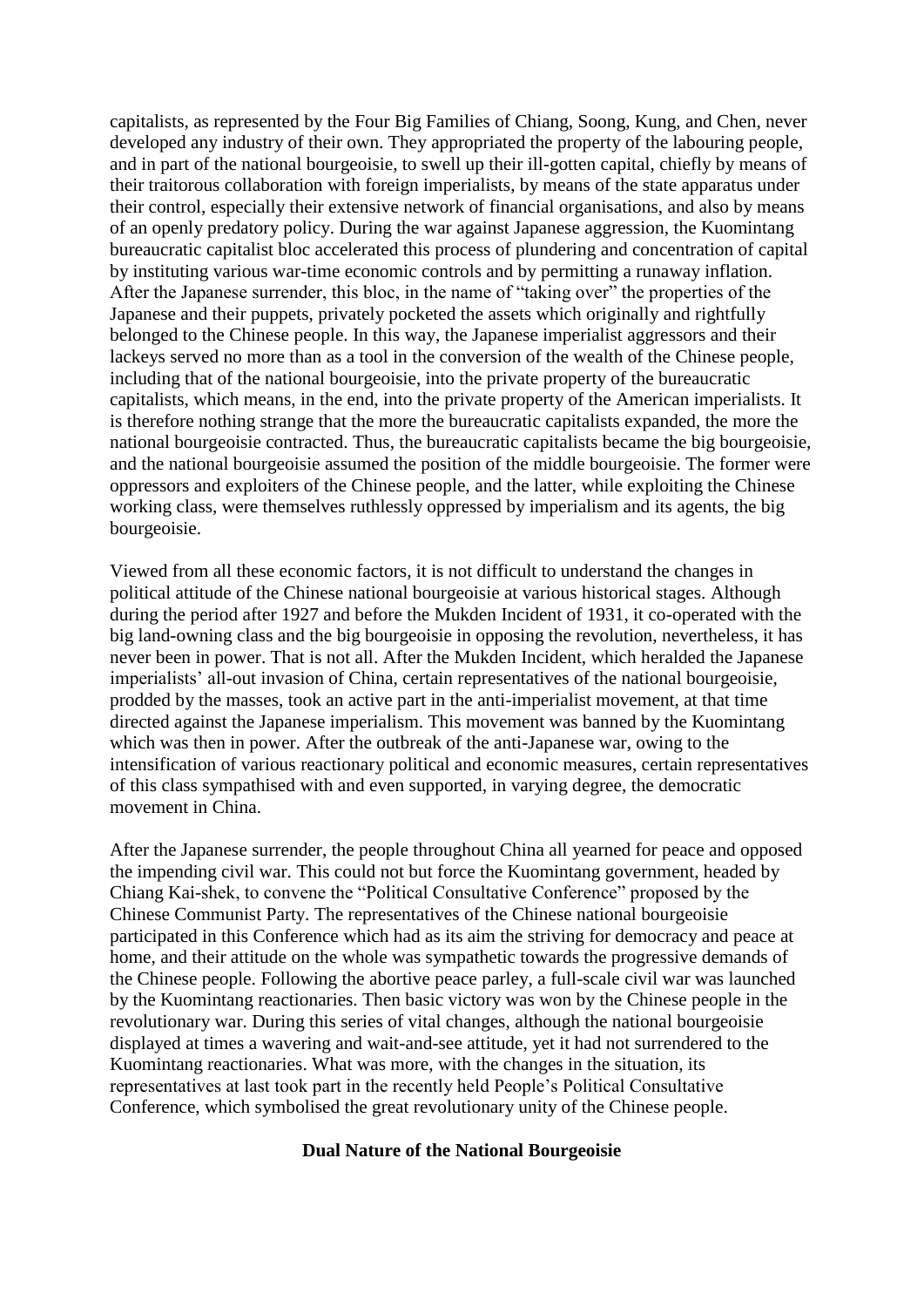As stated above, because there are certain contradictions between the Chinese national bourgeoisie on the one hand, and foreign imperialism and the domestic bureaucratic capitalism on the other, consequently it is either sympathetic towards or remains neutral in the Chinese people's democratic revolution – this is one aspect of its nature. But also because there are contradictions between the Chinese national bourgeoisie on the one hand and the working class and the peasantry on the other, consequently it has a dual nature in the Chinese people's democratic revolution.

"From this dual nature of the national bourgeoisie, we can conclude that at a certain period and under certain circumstances, it can take part in revolution against imperialism, bureaucratic capitalism and war-lordism, and it can become a part of the revolutionary forces. But at other times, it may serve the big bourgeoisie by assisting the counter-revolutionary forces." (Mao Tse-tung: *The Chinese Revolution and the Communist Party of China*.)

It is exactly because of this fact that struggle must necessarily be conducted in an appropriate manner against the national bourgeoisie, while uniting with it.

In December.1947, on the eve of the victory of the Chinese people's revolution, Comrade Mao Tse-tung pointed out:

"In areas ruled by Chiang Kai-shek, there is a section of the upper petty bourgeoisie and the middle bourgeoisie (i.e. the national bourgeoisie  $-$  Y.H.), who, though small in number, have reactionary political tendencies – these are the rightist elements among these classes. They disseminate illusions about American imperialism and Chiang Kai-shek's reactionary bloc. They oppose the people's democratic revolution. As long as their reactionary tendencies can still influence the masses, we should carry on the work of exposing such tendencies among the masses who have been under their influence. Blows should be delivered at their political influence among the masses, so as to liberate the masses from their influence." (Mao Tsetung: *Present Situation and Our Task*.)

In July 1949, after the basic victory of the Chinese people's revolution was won, Comrade Mao Tse-tung again pointed out:

"As for the national bourgeoisie, a great deal of suitable educational work can be done among them at the present stage. When the time comes to realise Socialism, that is, to nationalise private enterprise, we will go a step further in our work of educating and reforming them. The people have a strong State apparatus in their hands, and they do not fear rebellion on the part of the national bourgeoisie." (Mao Tse-tung: *On People's Democratic Dictatorship*.)

Blows at the reactionary political tendencies on the part of the rightist elements of the national bourgeoisie, and adequate educational and reforming work among the national bourgeoisie – all these compose the content of the struggle against the national bourgeoisie at various stages and in various periods of the revolution.

### **The National Bourgeoisie and Economic Reconstruction**

The national bourgeoisie is called upon to play its part in the people's democratic revolution. This is because the people's democratic revolution in China is directed against imperialism, feudalism and bureaucratic capitalism, while the national bourgeoisie might and did participate in the movement against imperialism, feudalism and bureaucratic capitalism. This